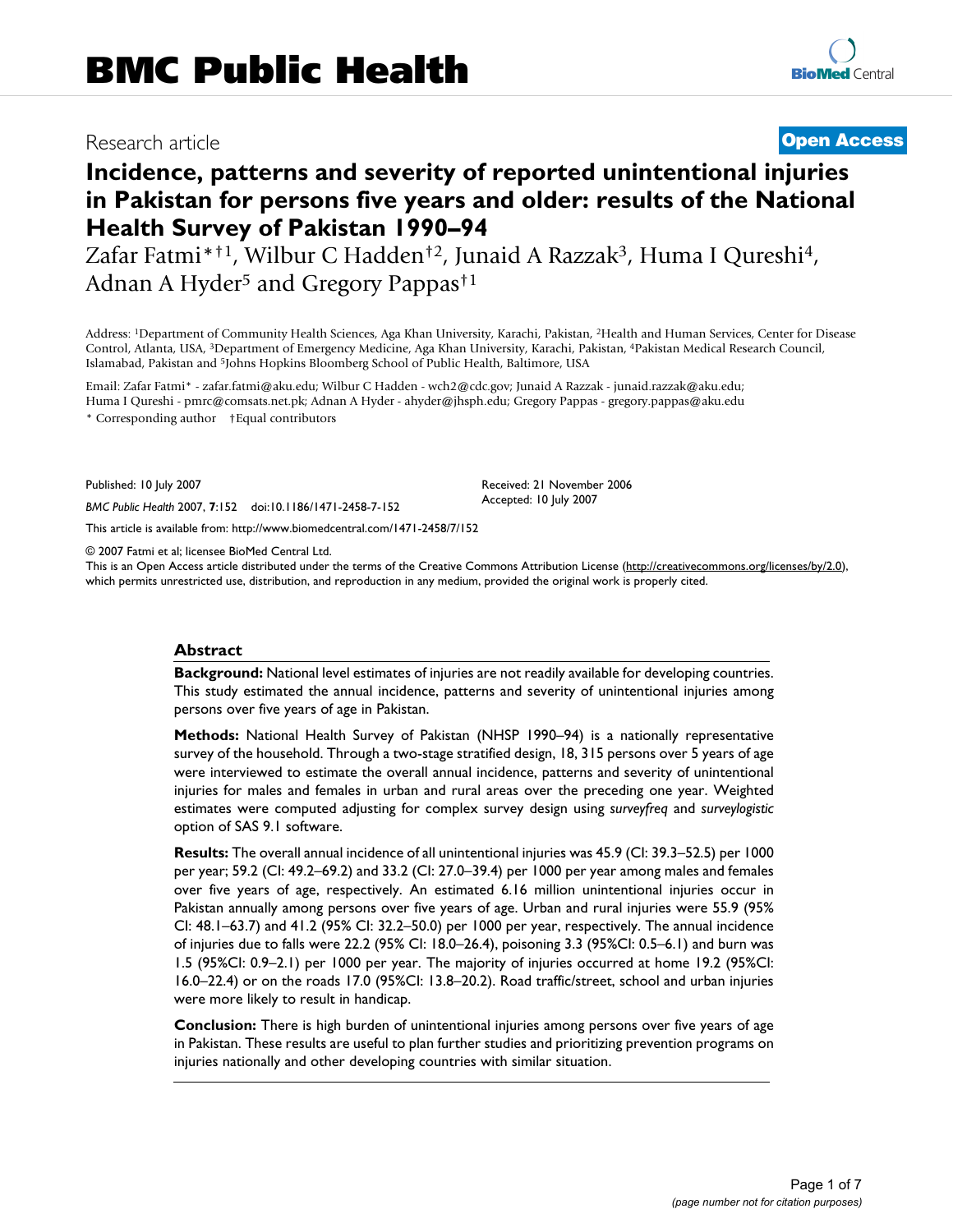### **Background**

Unintentional injuries are the main cause of injury deaths worldwide [1-3]. More than two-thirds of injuries occur in developing countries [4,5]. Deaths from injuries are projected to increase from 5.1 million to 8.4 million (9.2% of all global deaths) and injuries are estimated to be the third leading cause of disability adjusted life years (DALYs) by the year 2020 [6,7].

Despite the high burden developing countries have just begun to systematically address injury control in policies and programs [8]. This lack of programmatic and policy response to injury is in part due to lack of populationbased and national estimates of injuries in developing countries [9]. Hospital-based statistics and police records are the common sources of information for injuries in developing countries [10-16]. However, these sources underestimate the burden because they systematically under-report and capture only the most severe cases on injuries [1].

Few small scale studies have estimated the injuries in Pakistan [17,18], and also a nationally representative survey, the National Injury Survey of Pakistan (NISP), was conducted in 1997 [19]. The NISP provided estimates of overall injury, but publications from it focused on road traffic injuries only. Therefore, Pakistan lacks population based estimates of the burden of common injuries such as falls, burns and farm/field related injuries.

In this paper we use the National Health Survey of Pakistan (NHSP 1990–94) to provide an epidemiological profile of unintentional injuries in the country. The Government of Pakistan is planning to conduct a second National Health Survey and also plans to launch a national policy and program to address injuries in Pakistan. We present the annual incidence estimates of overall injuries in Pakistan using NHSP, which is the most recent health examination survey in Pakistan to guide future research and policy action regarding injury in the country. Additionally, the survey provides annual incidence estimates for types (falls, poisoning, burns, crushing/breaking/bruises related to road traffic) and places (homes, roads, farms and schools) of injuries in Pakistan, and information on the proportion of injuries by urban and rural location and gender. This paper also examines the levels of recovery from injuries as proxy for severity of injuries, and explores relationships between these variables.

#### **Methods**

The National Health Survey of Pakistan (NHSP) was conducted between 1990 and 1994 by the Pakistan Medical Research Council (PMRC) and the Federal Bureau of Statistics (FBS), with technical assistance from the National Center of Health Statistics (NCHS) of the US Centers for Disease Control (CDC). An ethical review committee (oversight committee) reviewed and approved the survey following the guidelines of Helsinki Declaration.

The survey sample had a two-stage stratified design [20]. The urban and rural areas (according to 1981 population census) of each of the four provinces of Pakistan (Punjab, Sindh, NWFP, Balochistan) were taken as strata. Based on the master sampling frame of the FBS, enumeration blocks (EBs) of approximately 200–250 households in the urban strata and villages [or *dehs* or *mozas*] in the rural strata were taken as primary sampling units (PSUs). There were 80 PSUs selected for the survey. From each unit 30 households were sampled using a systematic sampling technique by taking a random start and a sampling interval. All residents of the 2,400 households were included in the study. Overall, 18,315 persons were interviewed after taking the informed consent from the individuals (or proxy respondents) and assent for younger individuals. Of these, 15,078 were over 5 years of age. Data collection began in February 1990 and was completed in August 1994.

Operationally, the data was collected in two major parts: a household interview (from the head of household) and health examination and interview of the every individual from the selected household. From the individual over five years of age a series of questions were asked about unintentional injuries that occurred over the past 12 months. Proxy respondents (usually mothers) were questioned for persons less than 12 years of age. Unintentional injuries were defined as any injury event which was not considered deliberate and for which medical treatment was sought. While the older term 'accident' was used in the survey instrument, we report them as unintentional injuries in this paper. The study instrument was developed in English and then translated into Urdu, Punjabi, Pushto, Sindhi, and Balochi [20]. The word accident was translated in Urdu and other languages as *"Hadsa"* which means unintentional injury event.

Also questions were asked about the place, type and recovery status from injuries. Injury types included all events related to any cause – poisoning, falls, burns and crushing/breaking/bruises related to road traffic. The place of injury included home, roads, workplace, fields/farms, and schools. Injury victims were asked if at the time of the interview they had 'fully recovered', 'partially recovered', or 'recovered with handicap.'

Quality control for the survey included visits to the field by expert consultants, duplicate interview by field supervisors and retraining exercises.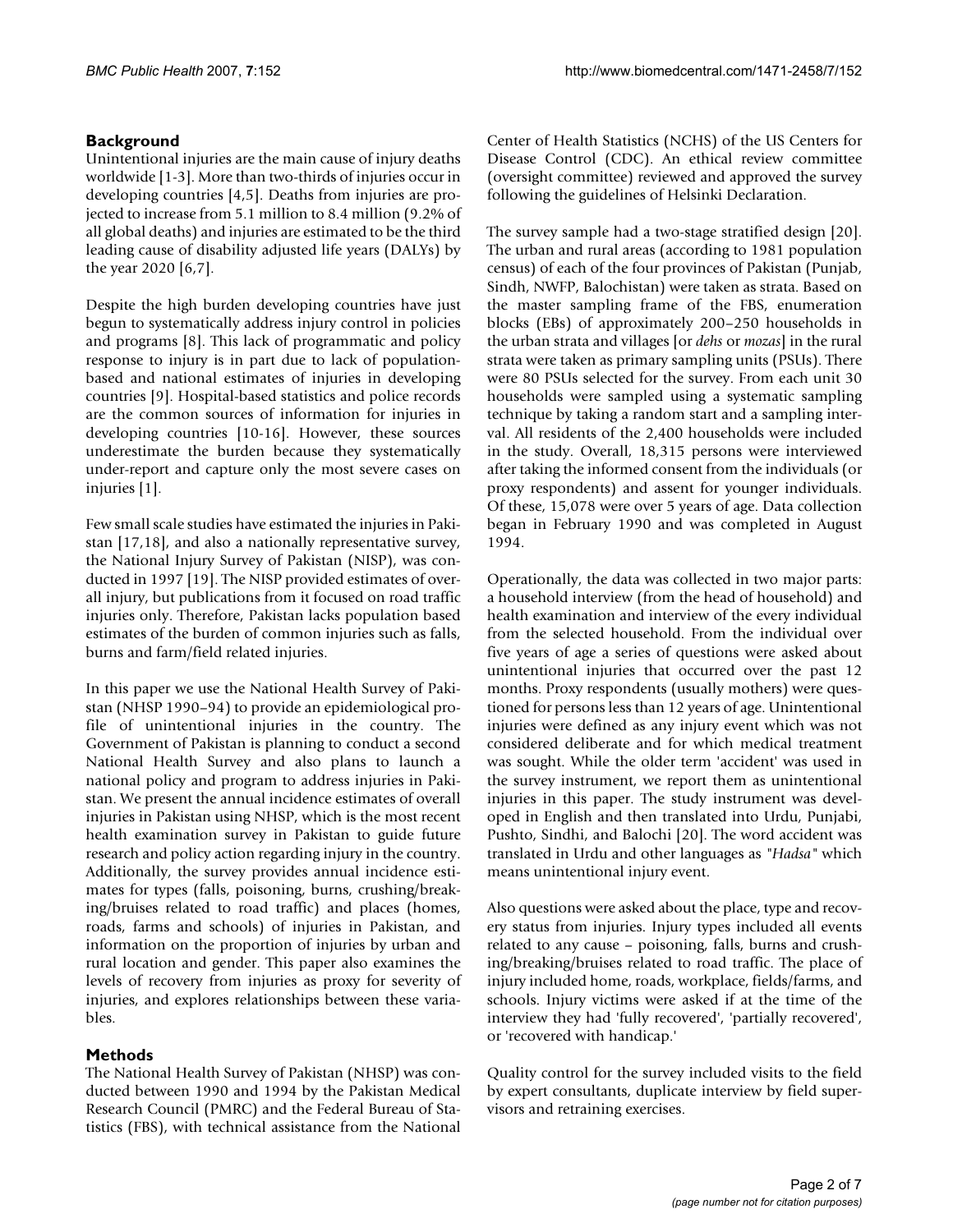Analysis was done using SAS 9.1 software. Weighted analysis was performed. The *suveyfreq* and *surveylogistic* options were used to adjust for design effect of the survey and get valid estimates [21]. Injury incidence rates were calculated based on 1000 persons and disaggregated analysis was performed by age, gender, educational status and location of residence. Injury incidence for types (falls, poisoning, burns, crushing/breaking/bruises related to road traffic) and places (home, road, farms and school) were also calculated. Uni-variate analysis was performed exploring relationships between injuries and variables of age, gender, educational status and location of residence. Multivariate analysis was performed to get adjusted odds ratios, controlling for other variables for injuries and taking age, gender, and educational status and location of residence together into consideration. The analysis was restricted to persons 5 years and older since the injury questions included were very different for younger ages in the data collection strategy. It was assumed that most of the injuries for younger than 5 would occur at home. Data missing on variables were < 5% and were excluded from analysis and *n* for individual variables has been reported in the tables, wherever it was necessary. Confidence intervals were reported at 95% level throughout this study. Places and types of unintentional injuries were also disaggregated by gender, and urban and rural location to observe the proportion of various categories of injuries. Distributions of recovery from injuries were analyzed to understand the severity of injuries.

#### **Results**

The overall annual incidence of unintentional injuries was estimated at 45.9 (CI: 39.3–52.5) per 1000 per year for Pakistanis over the age of five years (Table 1). Applied to the current population [22] this rate implies a total burden of 6.16 million injuries per year for persons over five years of age in Pakistan. The incidence of injuries increases with age and was highest among the > 45 years age group. Overall, injuries were more common among males than females, and there were more injuries in urban than in rural areas. Injuries were more common among those who had some literacy compared to those who were not literate. Respondents reported falls more often than other types of injuries, and they reported that injury occurred most often in the home or as a result of road traffic.

Table 2 presents the odds ratios for age, gender, education, and urban/rural location independently and adjusted odds from a multi-variate model. Older age was associated with injury after controlling for the other variables,

**Table 1: National annual incidence of reported injuries and injury types for persons over five years of age by socio-demographic and urban/rural status in Pakistan (NHSP, 1990–94)**

| <b>Variables</b>                 | <b>Frequency</b> | Incidence per 1000 per year | 95% CI<br>$(39.3 - 52.5)$ |  |
|----------------------------------|------------------|-----------------------------|---------------------------|--|
| Overall injuries ( $n = 15078$ ) | 678              | 45.9                        |                           |  |
| <b>Type of injuries</b>          |                  |                             |                           |  |
| Fall                             | 339              | 22.3                        | $(18.0 - 26.5)$           |  |
| Poisoning                        | 42               | 3.3                         | $(0.5 - 6.1)$             |  |
| Burn                             | 22               | 1.5                         | $(0.9 - 2.1)$             |  |
| Other*                           | 272              | 18.8                        | $(15.2 - 22.2)$           |  |
| <b>Place of injuries</b>         |                  |                             |                           |  |
| Home                             | 284              | 19.2                        | $(15.5 - 22.9)$           |  |
| Road traffic/Street              | 252              | 17.0                        | $(13.8 - 20.2)$           |  |
| Workplace/Fields/Farm            | 85               | 6.1                         | $(4.3 - 7.7)$             |  |
| School                           | 27               | 1.6                         | $(0.8 - 2.2)$             |  |
| Other                            | 31               | 2.0                         | $(1.1 - 2.9)$             |  |
| Age categories (years)           |                  |                             |                           |  |
| $5 - 15$ (n = 5960)              | 252              | 42.6                        | $(36.4 - 48.8)$           |  |
| $16 - 30$ (n = 4142)             | 189              | 46.2                        | $(36.2 - 56.2)$           |  |
| $31-45$ (n = 2366)               | 108              | 46.9                        | $(36.7 - 57.1)$           |  |
| $> 45$ (n = 2571)                | 129              | 52.7                        | $(40.3 - 65.1)$           |  |
| Gender                           |                  |                             |                           |  |
| Female ( $n = 7676$ )            | 248              | 33.2                        | $(27.0 - 39.4)$           |  |
| Male ( $n = 7345$ )              | 430              | 59.2                        | $(49.2 - 69.2)$           |  |
| <b>Education</b>                 |                  |                             |                           |  |
| Literate ( $n = 4372$ )          | 254              | 60.2                        | $(50.2 - 70.2)$           |  |
| Not literate ( $n = 6761$ )      | 260              | 39.7                        | $(30.7 - 48.7)$           |  |
| <b>Location of residence</b>     |                  |                             |                           |  |
| Urban ( $n = 5437$ )             | 296              | 55.9                        | $(48.1 - 63.7)$           |  |
| Rural (n = 9584)                 | 382              | 41.2                        | $(32.2 - 50.2)$           |  |

*Source:* NHSP 1990–94.

\*Injuries related to body part crushing, breaking and bruising.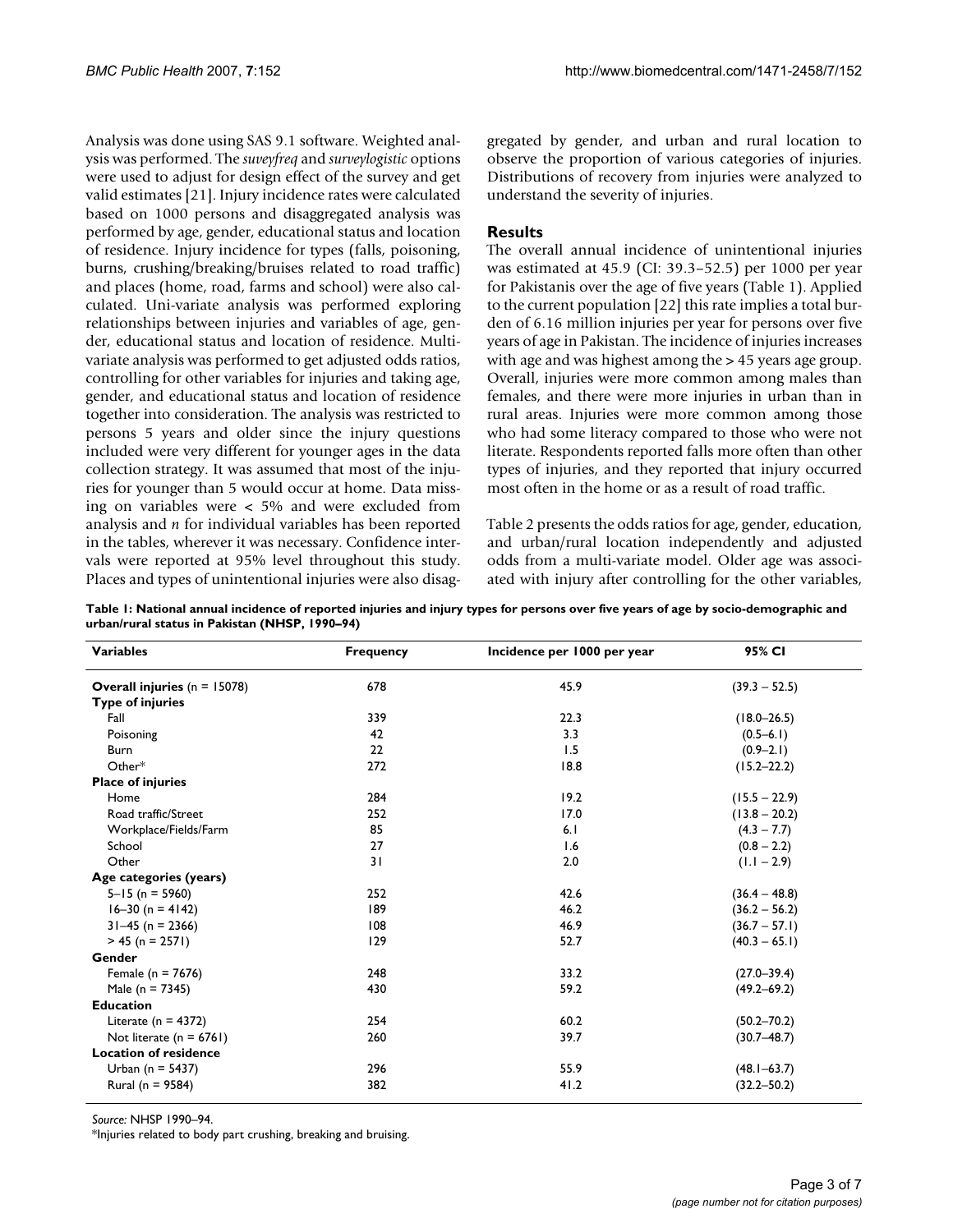though of marginal significance. Overall injuries were 87% more common among males than among females, controlling for the other variables. The risk of injuries among person with some literacy compared to no literacy and in urban compared to rural areas was not significantly different.

The distribution of reported places and types of injuries is presented in Table 3. Injuries occurring at home accounted for 42% and road traffic/street 38% of the total injuries. Fall was the most common type of injury. Table 3 also presents the distribution of reported places and types of injuries by gender. Home injuries accounted for the highest proportion of injuries among females, while road traffic injuries were the most common place of injuries among males. A high proportion of falls was reported among both males and females.

In both urban and rural areas the homes and road traffic were the most common locations of injuries and these were about equal in proportion (Table 3). In rural areas, in addition workplace/farm/fields related injuries were of greater proportion compared to urban areas. Falls were the most frequent type of injuries in both urban and rural areas, with poisoning contributing a greater proportion in rural areas than in urban areas.

To more fully understand the distributions of injury in the population we examined the recovery status associated with the injury, a proxy for the severity of the injury. Table 4 provides the recovery status of those reporting injury by age, gender, urban/rural status, types and places of injury. Those who reported 'full recovery' tended to be younger and male. Injury due to poisonings and burns, and injuries at home were more likely to be reported as 'fully

**Table 2: Odds ratio and adjusted odds ratios of reported injuries for persons over five years of age by socio-demographic and urban/rural status in Pakistan (NHSP, 1990–94)**

| <b>Variables</b>             | ΟR              |   | 95% CI      | <b>AOR</b>       |   | 95% CI      |
|------------------------------|-----------------|---|-------------|------------------|---|-------------|
| Age categories               |                 |   |             |                  |   |             |
| $5 - 15$ years               | 1.0             |   |             | $\overline{1.0}$ |   |             |
| $16-30$ years                | IJ              |   | $0.9 - 1.3$ | IJ               |   | $0.9 - 1.4$ |
| $31-45$ years                | $\mathsf{L}$    |   | $0.9 - 1.4$ | 1.2              |   | $0.9 - 1.6$ |
| $> 45$ years                 | 1.3             |   | $1.0 - 1.6$ | $\overline{1.4}$ | * | $1.0 - 1.9$ |
| Sex                          |                 |   |             |                  |   |             |
| Female                       | 1.0             |   |             | $\overline{1.0}$ |   |             |
| Male                         | 1.8             | * | $1.5 - 2.3$ | 1.9              | * | $1.5 - 2.4$ |
| Education                    |                 |   |             |                  |   |             |
| Not literate                 | 1.0             |   |             | 1.0              |   |             |
| Literate                     | 1.5             | * | $1.2 - 2.1$ | 1.3              |   | $0.9 - 1.7$ |
| <b>Location of residence</b> |                 |   |             |                  |   |             |
| Rural                        | 1.0             |   |             | 1.0              |   |             |
| Urban                        | $\mathsf{I}$ .4 | ∗ | $1.1 - 1.8$ | $\mathsf{L}2$    |   | $0.9 - 1.6$ |

*Source:* NHSP 1990–94. \**p* ≤ 0.05

recovered'. 'Handicaps' were more strongly associated with injuries that occurred on streets/roads, schools and injuries in urban areas. Paradoxically, injuries occurring in schools were also the group most likely to have 'recovered fully'. The type of injury most likely resulted in handicaps were those related to crushing/breaking/bruises related to road traffic.

#### **Discussion**

The National Health Survey of Pakistan (NHSP) was the first national survey to measure the annual incidence of unintentional injuries for persons over five years of age living in households in Pakistan. Unintentional injuries are the main cause of injury deaths and disability both in the developing and developed countries [1,2]. Because the NHSP collected information about the morbidity in a household population, mortality was not included in these estimates. Deaths due to unintentional injuries in Pakistan are estimated to be 0.68 per 1000 per year [19] and might be added to the annual incidence presented here for the living population. Also, only injuries which needed medical advice were counted and as such minor injuries were not included in the estimates, again underestimating the overall unintentional injuries. Because the information was collected for a recall of 12 months from individuals some injuries may have been forgotten, again leading to an underestimate of the true annual incidence. However minor injuries may more easily be forgotten than an injury requiring medical attention as has been reported by other researchers [23].

The estimates of unintended injuries can be compared to the National Injury Survey of Pakistan (1997) [19]. The sampling methods and definition used by the two surveys were similar. Both the NHSP and the NISP collected information on injuries that required medical advice or treatment. The estimates of overall incidence of unintended injuries of the two surveys were not different statistically: NISP reported 41 (CI: 39.2–43.8) injuries per 1000 per year and NHSP reports 45.9 (CI: 39.3–52.5) per 1000 per year [19]. NISP survey categorized the injuries into transport and non-transport related injuries only and did not report rates of other common injuries which occur at homes, schools and farm/field. Therefore, further pattern of injuries cannot be compared among the two surveys. Another community-based estimates in an urban squatter settlement of Karachi, Pakistan report an overall major injury events of 42 (CI: 41–43) per 1000 per year. Although this community-based survey was conducted on a small scale and not a nationally representative sample, highlights the importance of home injuries similar to NHSP [18]. It is also important to note that the three surveys were carried out in different time periods (NHSP-1990–94; community-based survey-1995; NISP-1997) which may point to the fact that the injuries rates may not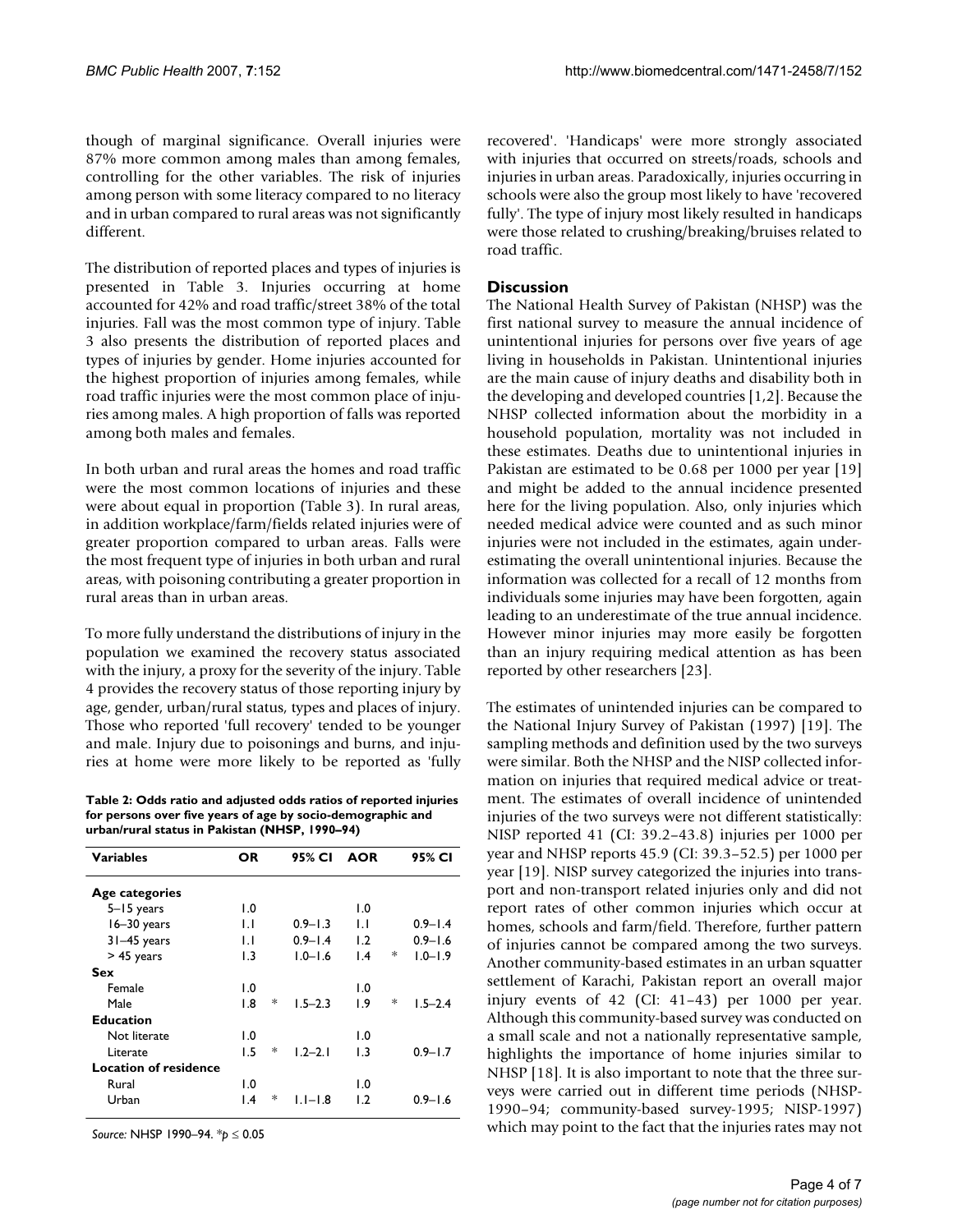| <b>Variables</b>         | Overall      | Females ( $n = 7676$ ) | Males ( $n = 7345$ ) |         | Urban ( $n = 5458$ ) | <b>Rural</b> ( $n = 9620$ ) |     |  |
|--------------------------|--------------|------------------------|----------------------|---------|----------------------|-----------------------------|-----|--|
|                          | Percent (SE) |                        |                      |         |                      |                             |     |  |
| <b>Place of injuries</b> |              |                        |                      |         |                      |                             |     |  |
| Home                     | 41.8(2.6)    | 65.4(2.8)              | 28.2(3.6)            | $*\ast$ | 40.3(2.7)            | 42.8(4.0)                   | $*$ |  |
| Road traffic/Street      | 37.6(2.7)    | 22.6(2.9)              | 46.2(3.8)            |         | 41.1(2.8)            | 35.2(4.1)                   |     |  |
| Workplace/farm/fields    | 13.0(1.6)    | 6.9(1.7)               | 16.5(2.1)            |         | 8.1(1.8)             | 16.3(2.4)                   |     |  |
| School                   | 3.2(0.8)     | 3.8(1.2)               | 2.9(0.8)             |         | 5.7(1.4)             | 1.5(0.7)                    |     |  |
| Others                   | 4.4(0.9)     | 1.3(0.8)               | 6.2(1.3)             |         | 4.8 $(1.1)$          | 4.2(1.3)                    |     |  |
| <b>Type of injuries</b>  |              |                        |                      |         |                      |                             |     |  |
| Fall                     | 48.6(2.8)    | 62.8(2.8)              | 40.5(3.6)            | ∗∗      | 52.6(4.5)            | 45.9(3.7)                   | *   |  |
| Poisoning                | 7.1(3.0)     | $3.2$ (1.1)            | 9.4(4.6)             |         | 1.9(1.0)             | 10.6(5.0)                   |     |  |
| Burn                     | 3.2(0.6)     | 5.1(1.3)               | 2.1(0.8)             |         | 3.6(1.1)             | 3.0(0.8)                    |     |  |
| $Other*$                 | 41.1(2.96)   | 28.9(2.7)              | 48.0 $(4.1)$         |         | 41.9(4.9)            | 40.5(3.7)                   |     |  |

**Table 3: Distribution of reported place and types of injury for persons over five years of age by gender and urban/rural residence in Pakistan (NHSP, 1990–94)**

*Source:* NHSP 1990–94. \**\*p* ≤ 0.001 \**p* ≤ 0.05 ≥ 0.01

\*Injuries related to body part crushing, breaking and bruising.

**Table 4: Distribution of recovery of injury for injured persons over five years of age by gender, urban/rural residence, place and type of injury in Pakistan (NHSP, 1990–94)**

| <b>Variables</b>             | <b>Fully recovered</b> | <b>Under recovery</b> | <b>Recovered with handicap</b> |     |  |  |
|------------------------------|------------------------|-----------------------|--------------------------------|-----|--|--|
|                              | Percent (SE)           |                       |                                |     |  |  |
| Age categories               |                        |                       |                                |     |  |  |
| $5 - 15$ years               | 75.3(3.6)              | 18.5(3.2)             | 6.2 $(1.5)$                    | ∗×  |  |  |
| $16-30$ years                | 66.0 $(4.0)$           | 27.2(3.7)             | 6.8 $(1.4)$                    |     |  |  |
| 31-45 years                  | 65.8 (4.9)             | 28.7(5.0)             | 5.6(2.1)                       |     |  |  |
| > 45 years                   | 52.6 (4.9)             | 41.5(5.2)             | 5.8(2.3)                       |     |  |  |
| Gender                       |                        |                       |                                |     |  |  |
| Female                       | 53.3 $(4.0)$           | 41.0 $(4.7)$          | 5.7(1.5)                       | ≯≫k |  |  |
| Male                         | 74.2 (2.8)             | 19.3(2.3)             | 6.5(1.4)                       |     |  |  |
| <b>Location of residence</b> |                        |                       |                                |     |  |  |
| Urban                        | 67.3(3.4)              | 23.6(2.5)             | 9.1(2.1)                       | *   |  |  |
| Rural                        | 66.2(3.8)              | 29.5(3.8)             | 4.3 $(1.0)$                    |     |  |  |
| <b>Type of injuries</b>      |                        |                       |                                |     |  |  |
| Fall                         | 61.8(3.4)              | 32.9(3.3)             | 5.3(1.0)                       | *   |  |  |
| Poisoning                    | 88.8 (7.2)             | 7.8(5.7)              | 3.4(3.1)                       |     |  |  |
| Burn                         | 77.2 (9.4)             | 18.1(8.1)             | 4.7(4.6)                       |     |  |  |
| $Other*$                     | 67.8(3.5)              | 24.3(2.9)             | 7.9(2.1)                       |     |  |  |
| <b>Place of injuries</b>     |                        |                       |                                | *   |  |  |
| Home                         | 68.9(3.9)              | 26.6(3.9)             | 4.5(1.2)                       |     |  |  |
| Road traffic/Street          | 63.5(3.0)              | 27.4(2.5)             | 9.1(2.0)                       |     |  |  |
| Workplace/Field/Farm         | 64.0(6.0)              | 31.6(6.0)             | 4.4(2.2)                       |     |  |  |
| School                       | 74.2 (12.4)            | 16.1(8.7)             | 9.7(7.8)                       |     |  |  |
| Other                        | 76.8(9.1)              | 23.2(9.1)             | 0                              |     |  |  |

*Source:* NHSP 1990–94. \*\**p* ≤ 0.001 \**p* ≤ 0.05 ≥ 0.01

\*Injuries related to body part crushing, breaking and bruising.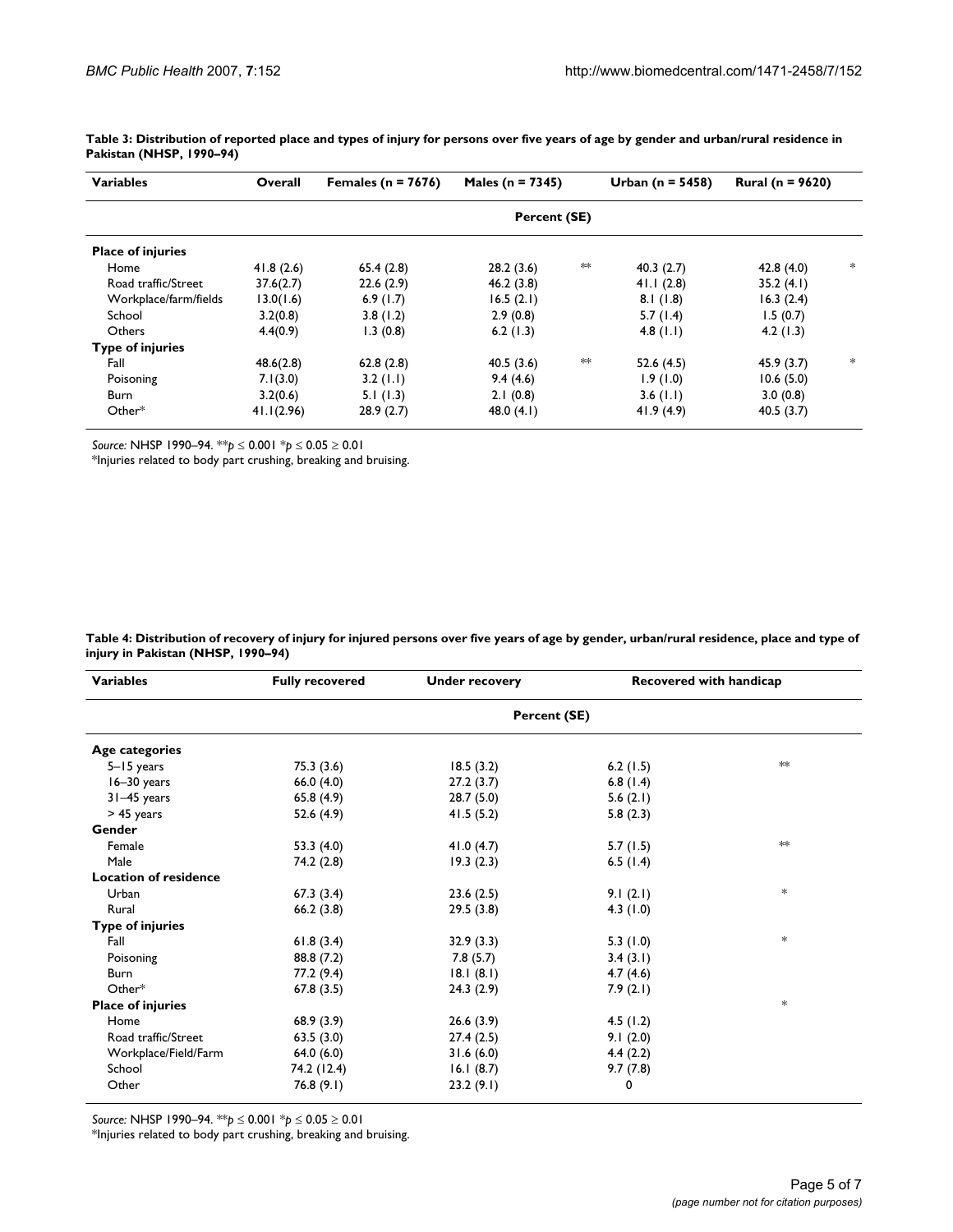have changed significantly during these periods in Pakistan.

The results of NHSP, however, suggest that the magnitude of injury is much greater than estimated by some other studies in Pakistan. These other studies, however, are small in size and are not population-based estimates. Some studies are hospital based or estimate injuries from emergency departments of hospitals and ambulance services or police records, therefore grossly undercount injuries. While some other studies have extrapolated findings from various sources [6,17,19,24,25]. Population-based estimates of injuries from developing countries are still uncommon and any reliable comparison cannot be made because of variable definitions used in the surveys. Although, available estimates suggest that Pakistan falls in the lower range of injury rates among the developing countries. A study in four rural communities in China estimated an incidence rate of 65.1 per 1000 per year [26]. On the other hand a study in Uganda estimated the total incidence of fatal and non-fatal injuries at 116 per 1000 per year. While in another study in Ghana overall incidence of minor and major injuries was 411 per 1000 person-years where more than one injury during the year was also counted [27,28].

Results from NHSP and NISP broadly agree. Age was not a significant factor in predicting injuries as was also reported by NISP [19]. Males were twice likely to have injuries than females in Pakistan. These finding are consistent with other studies from developing countries [1,2,19]. This clearly relates to the gender roles of males and females. Men are more likely to be involved in work outside homes and on the street/roads than women in Pakistan. It is estimated that only 3% of women were employed outside of the home in Karachi, the biggest city of Pakistan [30].

Injuries occurring in the home are common and falls were the most common type of injury occurring there. This finding agreed with a population based study in Karachi, in which fall was the most common type of injuries [18]. There should be further studies of in-home injuries to investigate their pattern and causes to develop preventive measures. There has been little emphasis on developing safety programs for in-home injuries in Pakistan and developing countries [31].

Although home injuries were the most common place of injury in Pakistan, road traffic injuries also occur at high levels and may be more serious in nature. This study suggests that road traffic injuries causes more handicap than do home injuries. The high prevalence and high severity of road/street injuries suggest that these should receive priority in research and policies and programs.

The recovery status associated with injuries provides us with some inferences about the severity of the events. The lower levels of full recovery among women and the high levels of handicaps resulting from injuries that occur in schools require further investigation. The chances of handicap following injury were double in the urban areas and it may reflect a lower case-fatality rate for accidents in towns and cities. While recovery status is not a direct measure for severity of injuries, these data presented to indicate patterns that can be useful in prioritizing future research and policy action, and to direct attention to the needs of subgroups in the population. Level of recovery depends on time since injury, therefore the category of 'under recovery' separates handicap from those who were undergoing recovery. The overall disabilities caused by injuries in Pakistan are much higher than reported in population based surveys in Uganda and Ghana [27,29].

The proportion of road traffic injuries in urban and rural areas were found equivalent, a finding supported by NISP [19]. Careful investigation needs to be carried out to look at the reasons for the high rate of road traffic injuries in rural areas. Furthermore, workplace/farm/fields injuries were one of the common causes of injuries in rural areas. Further studies should investigate the types of farm related injuries and their causes in rural areas.

It should be noted that NHSP data are now 12 years old. Pakistan has seen many changes during this time period. There has been a significant increase in traffic and urbanization [32], perhaps partly due to increasing numbers of automobiles recently made possible by consumer credit from banks in Pakistan [33]. The information presented in this paper focuses on persons over five years of age; pattern of injuries differs in younger population and it needs a different sort of investigation. It can also be assumed that most injuries among under-5 population occur at homes. Also, only morbidity due to injuries has been included in the estimates presented here. However, the value of community based and nationally representative data makes this analysis of critical importance to inform future research and decisions in Pakistan.

While interpreting the data it should also be kept in mind that one year recall period for the study lead to underestimation of injury events, however severe injuries (which need medical advice) are better recalled even after a period of one year (28). Also multiple injuries during the year in the same person were not recorded in this survey. It also underestimates the burden of injuries as it has been found that injuries may be clustered among particular individuals (34).